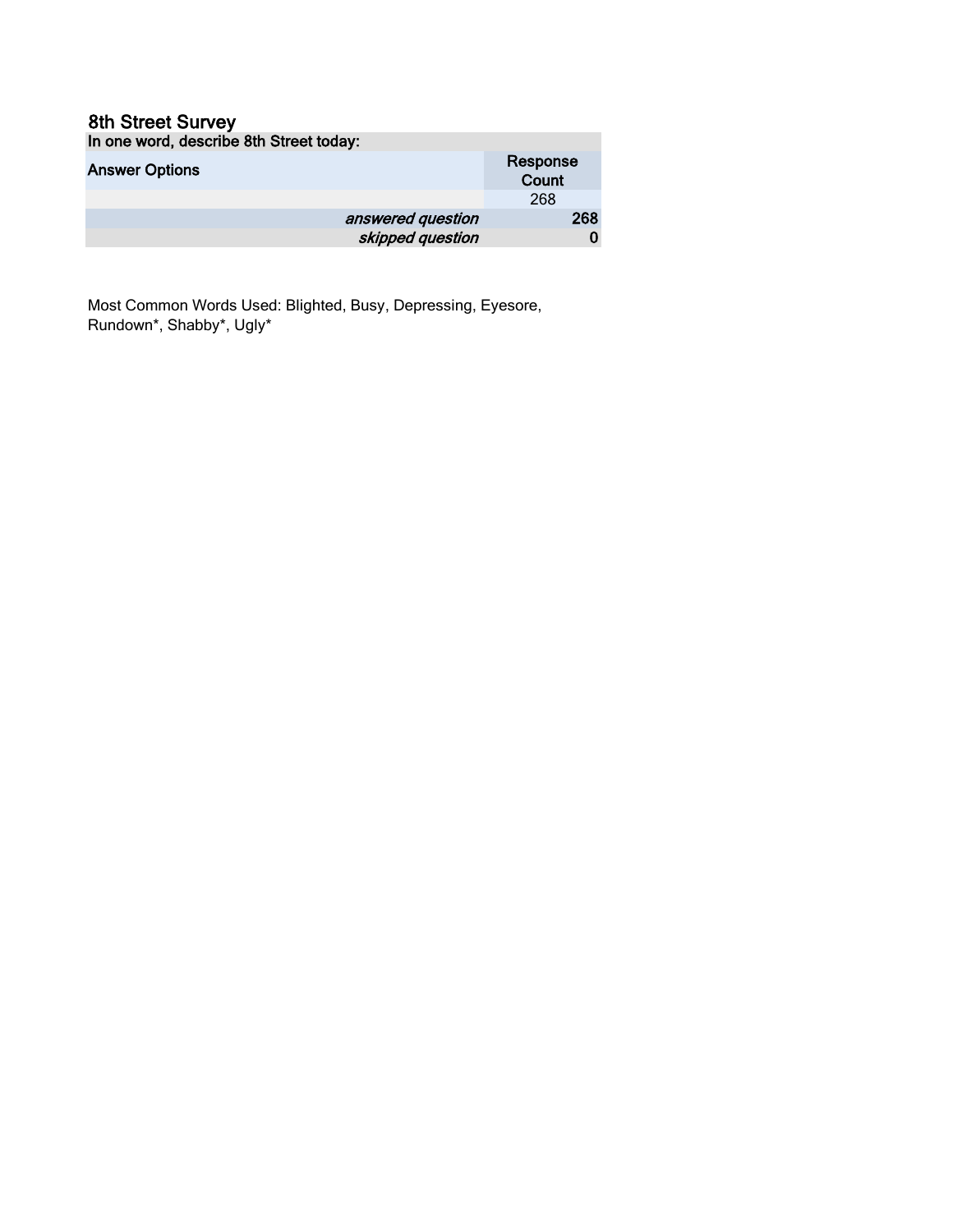| In one word, describe how 8th Street could be in the future: |                   |  |
|--------------------------------------------------------------|-------------------|--|
| <b>Answer Options</b>                                        | Response<br>Count |  |
|                                                              | 268               |  |
| answered question                                            | 268               |  |
| skipped question                                             |                   |  |

Most Common Words Used: Attractive/ Beautiful, Charming, Gateway\*, Inviting\*, Welcoming\*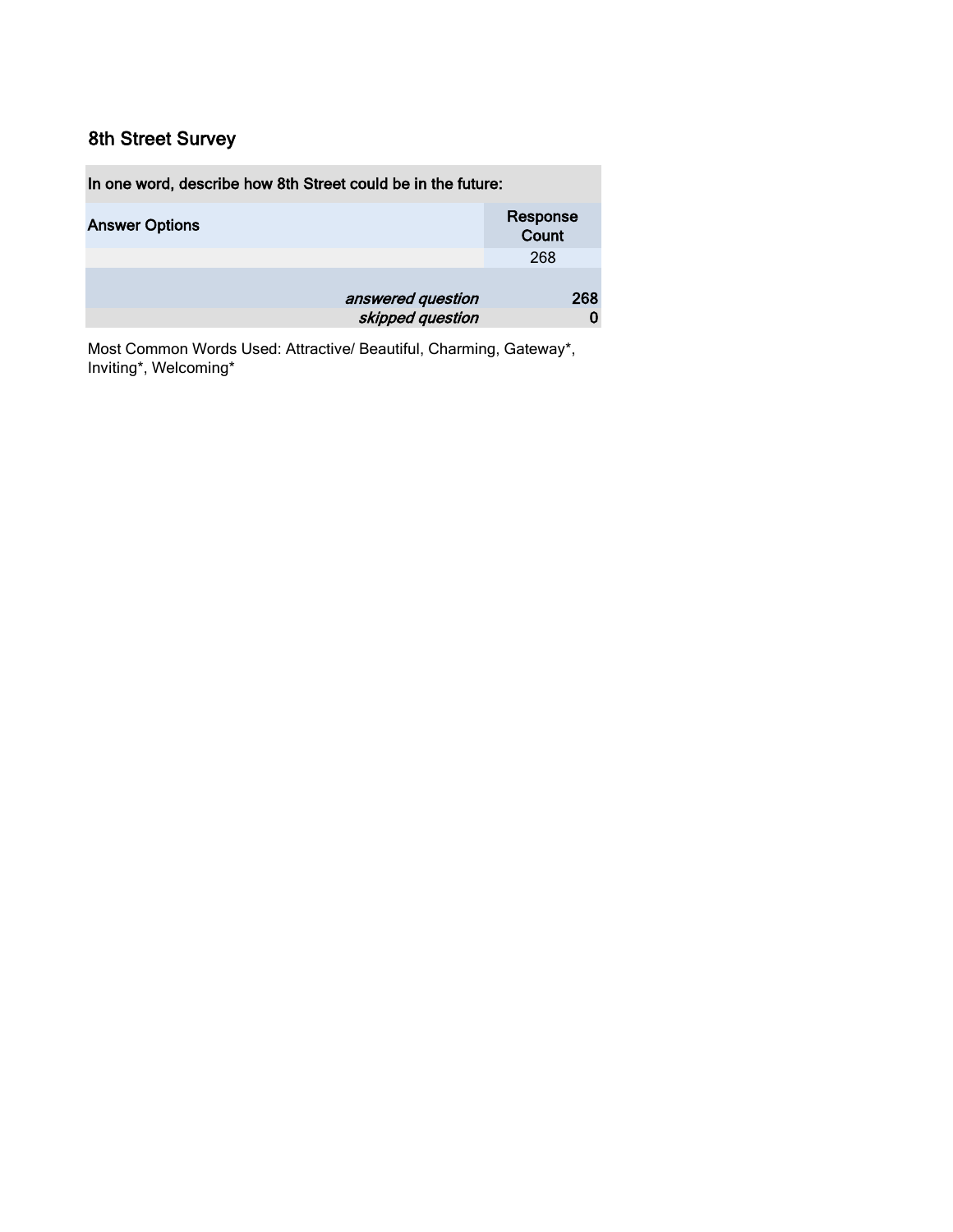| Do you shop/utilize 8th Street businesses? |                     |                   |     |
|--------------------------------------------|---------------------|-------------------|-----|
| <b>Answer Options</b>                      | Response<br>Percent | Response<br>Count |     |
| Regularly                                  | 26.5%               | 71                |     |
| Sometimes                                  | 61.6%               | 165               |     |
| <b>Never</b>                               | 11.9%               | 32                |     |
|                                            | answered question   |                   | 268 |
|                                            | skipped question    |                   |     |

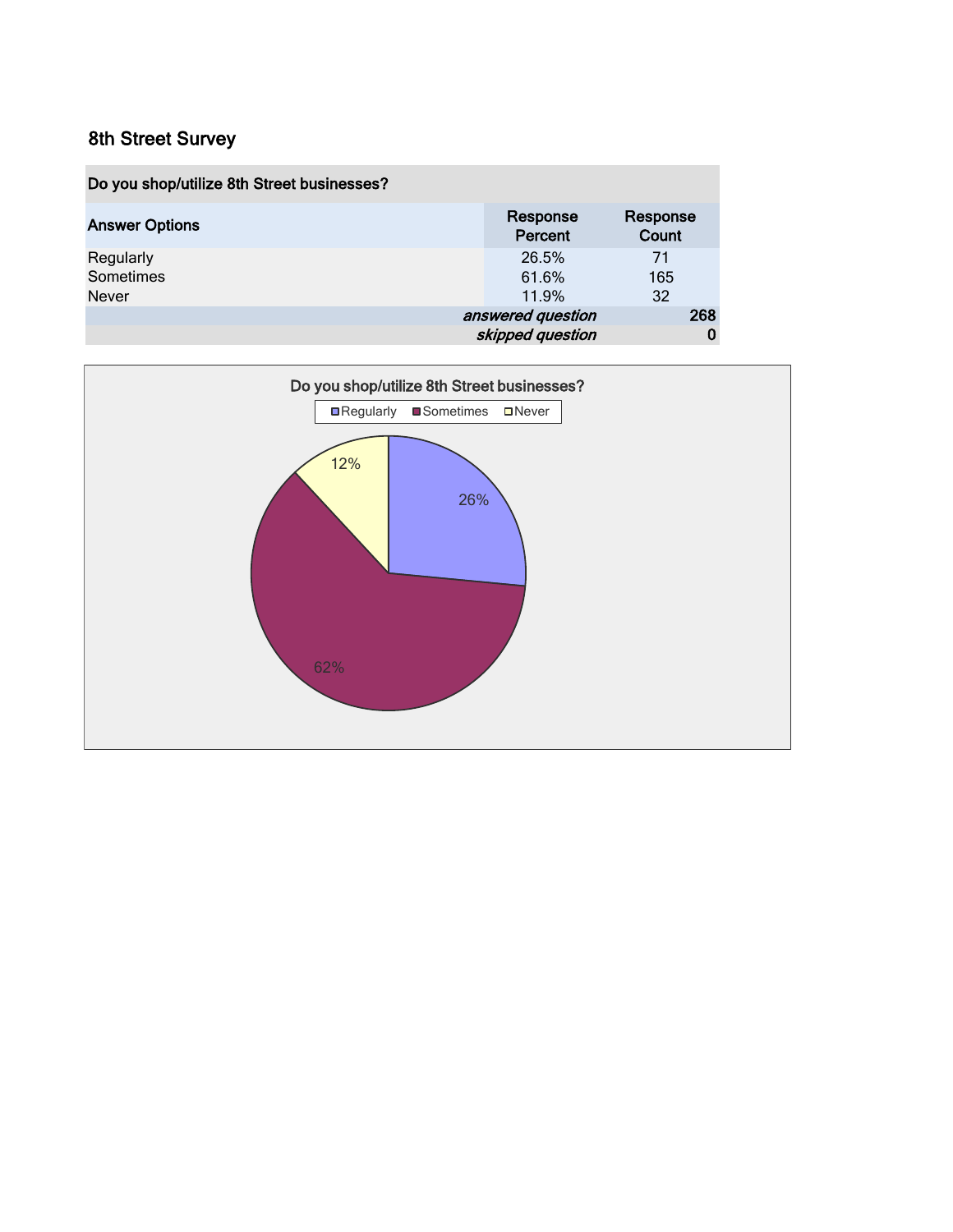Advance Auto, Wells Fargo Bank Amelia Awards & Gallery Amelia Chiropractic Clinic; shrimp guy at Sadler; Advance Auto; Taylor Rental Amelia Chiropractic Clinic; shrimp guy at Sadler; Advance Auto; Taylor Rental Amelia Coastal Realty, O'Rielly Auto Parts, Shell, Go PC, all food establishments, several others. Amelia Coastal Realty, T Rays, Bike shop, Watson Electric, Johnnies Electric, OReilly Auto Antiques, rental store, T Rays Antiques, rental store, T Rays Art books ice cream taverns Auto parts auto parts fast food Auto parts stores, auto detailer, fast food, dry cleaner. auto parts, t-rays, bank of america, mcdonalds, huddle house, la victoria, taylor rental, pecan roll bakery, auto repair Auto Repair, Fast Food restaurants, some specialty shops Automotive, retail shops Automotive, retail shops AutoZone (or whatever the name of the car place is next to InsideOut Home & Garden). Bank of America. GoYoga. Bike place near Atlantic. AutoZone (or whatever the name of the car place is next to InsideOut Home & Garden). Bank of America. GoYoga. Bike place near Atlantic. Bank of America Bank of America Bank, gas, grocery Banks, flash foods, Winn Dixie, Walmart, Halftime Barbara Jeans, Sonnys, Enterprise, Amelia Computer, BOA, car wash places, TRays Barbershop car repair beauty shop and tailor beauty shop and tailor Bicycle Shop Country Store Antiques On occasion Fast Food restaurants Bike Shop, restaurants, and antique shops Bo & mikes Pet groomer BO AND MIKES Bo and Mike's, Tire Kingdom. Getting in and out of many 8th Sreet businesses is challenging. Bretts,cio, coffe shop Bubbles Dry Cleaners Cindy's Nail & Hair Salon Retail Therapy Businesses with easy accessibility, Walmart, center street Businesses with easy accessibility, Walmart, center street Car repair; tires; fast food Car Wash, T-Rays, and Sonny's carriage cleaners, Ace hardware, reflections of nature, books & more, mc donald's, burger king, antique store - forget name Carriage Cleaners, Winn Dixie Tire Kingdom, Auto Zone, Ace Hardware, Hess Gas Station cat store, retail therapy, Burger King, Advanced Auto Parts, Little Ceasar's, Speedy Cash, By Gones, Fred's, Enterprise,Applebee's, Flashfoods, O'Reilly's, Napa cates glass winn dixie beech street grill (in past) Cats Angels Cats Angels cat's angels country store antiques Cats Angels Thrift Store, Red Bones, Gas station Cats Angels Thrift Store, Red Bones, Gas station

| If "regularly" or "sometimes" to Question #3, which businesses do you |                   |
|-----------------------------------------------------------------------|-------------------|
| <b>Answer Options</b>                                                 | Response<br>Count |
|                                                                       | 229               |
| answered question                                                     | 229               |
| skipped question                                                      | 39                |

cats angels, Fred's, First Baptist, Subway, Burger king and Flash Foods,

#### 8th Street Survey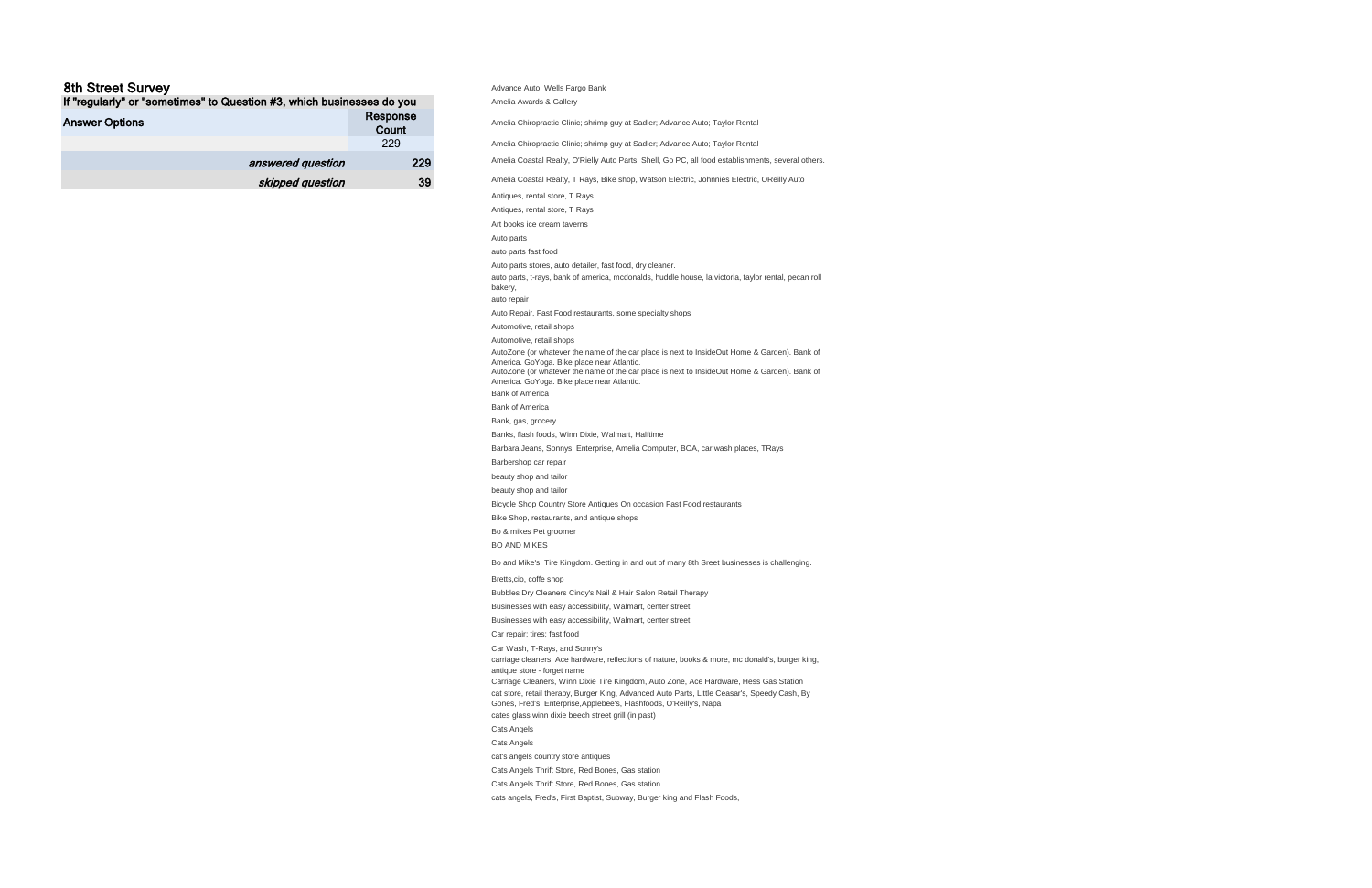Cats Angels, Pecan Bakery, Trophy place, Flash Gas, Cats Angels, Pecan Bakery, Trophy place, Flash Gas, Cat's Angels, resale shops, Books Plus Cindy's Hair & Nail Salon; Carriage Dry Cleaners Cindy's nail and hair; Yogapod in Amelia Suites Cindy's, Hot Paws, Red Bones and Pecan Roll consignment shops consignment, antique and 2nd hand stores Cormier salon, t rays, St. Peters church, tasties CubeSmart; Huddle House, McDonald's, Burger King, Subway, Firehouse, Flash Foods, Car Wash, Bank of America Current Running, Nassau Diamonds, furniture stores across from Subway, Subway, consignment shop, bicycle shop Current running. Firehouse subs. Retail therapy. Dollar tree. Books plus. Wells Fargo. Taco Bell. Mermaid something. Davids, Freds, Retail Therapy Dollar Tree / Winn Dixie plaza Flash Foods corner of Sadler & 8th 5 Points Liquor 5 Points Store / LP gas Hess station Downtown shops and restaraunts. Dry cleaners, car detailers, gas stations, fast food Dry cleaners, car detailers, gas stations, fast food eating establishments fast food Fast food establishments Fast food, bank, church, Texaco Fast food, bank, church, Texaco Fast food, Car wash, fast food, gas station, awards/trophy store, cleaners, Rowlands, Merge Fernandina Beach Cycle and Fitness, Fred's, T-Rays Fifi"s, McDonald's, Half-Time, Pecan Roll, WalMart plaza, Huddle House, Ace, Reflections of Nature, Gateway to Amelia, Merge Fifi's Fifi's Fifis, cindys nail, auto parts Fifi's, Cormier, David's, Pecan Roll Bakery, Halftime Sports Bar Fifi's, Cormier, David's, Pecan Roll Bakery, Halftime Sports Bar Fifi's, sometimes the little antique stores and the computer place. FiFi's, Taco Bell, McDonalds, Burger King, Apple Bees, Savage Consignment Firehouse subs, McDonalds, Burger King, food establishments, banks, retail fred's fred's Fred's - Cat's Angels - O'Reilly's Auto Parts Fred's - Cat's Angels - O'Reilly's Auto Parts Fred's Discount Store freds!!!!!!!!!!!!! carpet store, t-rays, citrona homes, cat's angels, law office, leeper's store, everything past Lime St. Fred's, Halftime Bar & Grille, Cat Angels, O'Reilly Auto Parts, Subway, Fred's. It's more easily accessible than most of the businesses. Further, more there is more unfulfilled potential down the 8th St. corridor in the form of empty businesses and buildings from times gone by than other businesses. Gas station Gas station gas stations, auto parts stores, consignment shops glass company, rental company, grocery store, jewelry store, auto repair shop, fast food GoYoga, Ace Hardware, Inside Out, Bank of America,Antiques, Fifis, gas stations, Scotts and

Sons, Bakery, Winn Dixie, Car Wash, Freds, Tire Store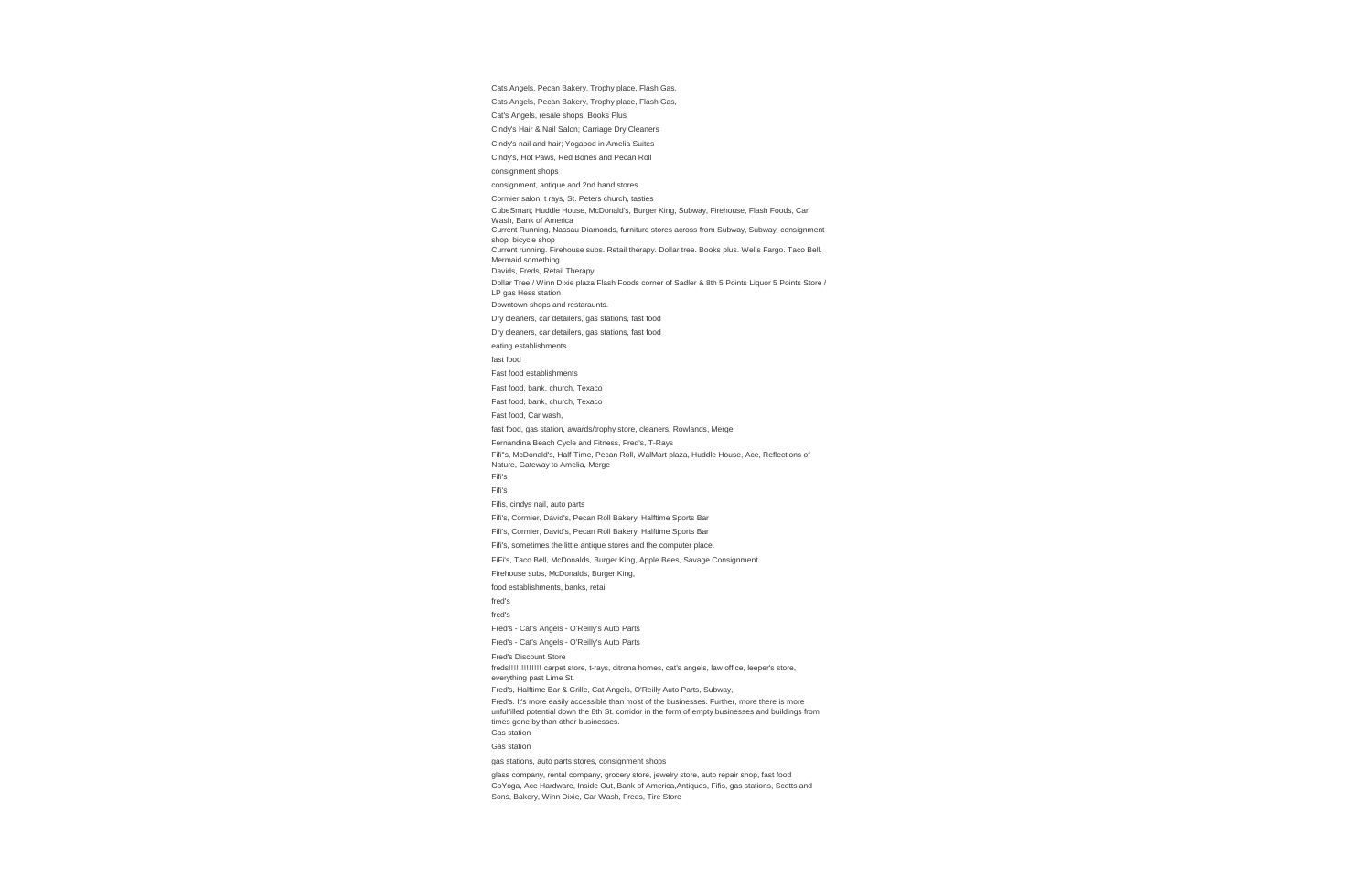Grocery, car wash, gas, fast food H&H, T'Rays, Wells Fargo, previously Staples, auto parts stores, pet groomer, Winn Dixie, previously Townies, St Peter's. half Time, Winn Dixie, Storage Place, FamilySafe, megabites, cats angels Halftime Bar and Grill, Compass bank, all the fast food restaurants, others Halftime Sports Bar and Grill Halftime Sports Bar is the only one actually on 8th. Halftime Sports Bar, McDonald's, Tasty's Burgers, T-Ray's Burger Station Halftimes, T-Rays, Runners Havoline, Firehouse subs, Strip mall with Winn Dixie, WalMart Hot Paws Hot Paws, T-rays, Cormier Hair Hot Paws, T-rays, Cormier Hair Hot paws, trays, red bones Hot Paws, waterwheel, red bones, Wells Fargo, storage units next to old Staples, nassau jeweler, McDonalds, pecan roll bakery, merge, hot paws, wells fargo hot paws, wells fargo HotPaws, pizza, David's, Merge, diner, bike shop Huddle House, Veterinarian, dog grooming, T-Ray's, Bicycle Shop, Fred's. I do not frequent any business on 8th but sometimes go in some. I have been to Merge and Current Running I own a building and operate my business on 8th I own a building and operate my business on 8th InsideOUT home and garden, Cindy's Nails InsideOUT home and garden, Cindy's Nails jeweler, resturants John's Barber shop La Surena Mexican Store. Mc Donalds for coffee. large stores at southern end; bars/taverns Lee & Cates, Cats Angels, Taylor Rental, Auto Zone, Inside Out, Armoires, Tire Kingdom, & more. Little Caesar's, bank branch ATMs, Retail Therapy, Taco Bell, McDonald's, local jeweler, Dollar Tree, Tasty's burgers Many. My church, restaurants, shops, contractors etc. Many. My church, restaurants, shops, contractors etc. Mcdonalds McDonalds Firehouse Subs Tire Kingdom Merge T-Rays McDonalds Firehouse Subs Tire Kingdom Merge T-Rays McDonalds, Bank, book store, route to library, farmers market McDonalds, Burger King, Bank of America, Dollar Store, Mariners Museum, Freds, Bicycle shop, McDonald's, Burger King, Firehouse Sub, Flash McDonald's, Burger King, Little Caesars, Fred's, Shell Station, Firehouse, Subway, Ray's & 2 jewelry stores. Also (thanks to someone with the city being very smart), soon Dunkin Donuts & Baskin Robbins. McDonalds, FiFi's, banks,Dollar Store,Merge, McDonalds, Half Time Sports Bar, Sonnys McDonalds, Joy gas Merge Restaurant Merge Restaurant Merge, Davids, Bike store Merge, Davids, Bike store Merge, Imetry Merge, shell gas station, both Mexican groceries, pecan roll bakery, cats angels resale store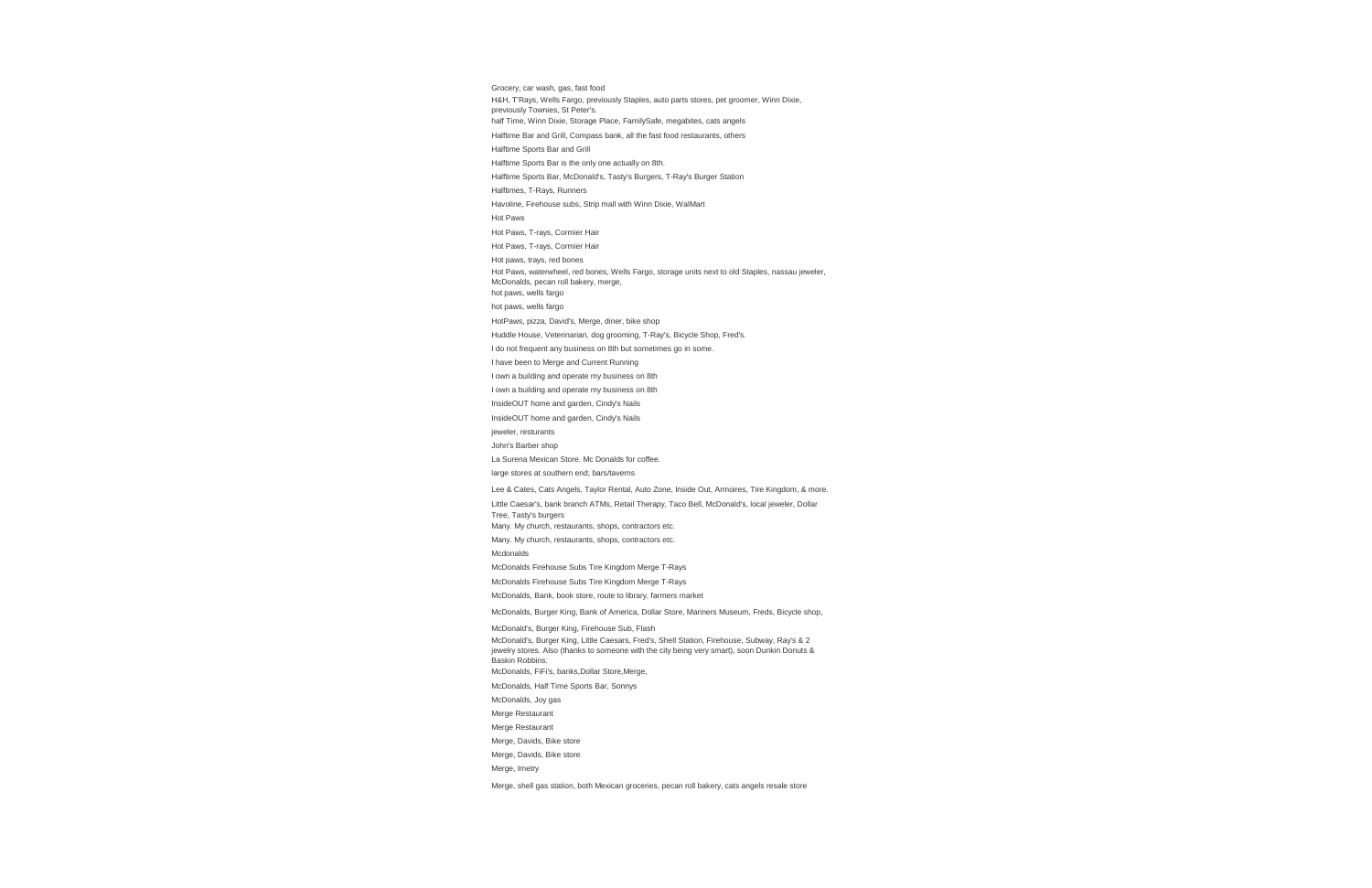Merge, shell gas station, both Mexican groceries, pecan roll bakery, cats angels resale store

Mermaid Walk, In & Out, ACR, Pottery Studio, T-Ray's

Mike and Moe Amelia Computers

Milo's (when he's there) Bank of America

On 8th Street, north of Lime Street, the only place I frequent is Cat's Angels. Between Lime Street and Sadler Road, I frequent First Baptist Church, Flash Foods, and the fast food chains. South of Sadler Road, I frequent none.

Milo's Shoe Repair, Various Restaurants, Bike Shop

Milo's, Merge, TJs, Classic Carpet, All of the antique shops

Most of them weekly

Mostly those near sadler

Multiple

My veterinarian

Nassau Diamond

Nassau Diamond Merge Restaurant

non frequently

non frequently

Pecan Bakery, gas station, Megabite, T-Rays

Pecan Roll Bakery

Pecan Roll Bakery

Pecan Roll Bakery, Computer Repair Shop, Wells Fargo, Carriage Cleaners, Animal Hospital, FiFis

Pecan Roll Bakery, Computer Repair Shop, Wells Fargo, Carriage Cleaners, Animal Hospital, FiFis

Pecan Roll Bakery, Dollar Tree, Compass Bank, Kathryn Knee (lawyer)

Pecan Roll Bakery, Dollar Tree, Compass Bank, Kathryn Knee (lawyer)

Pecan Roll Country Store Antiques Halftime O'Reilly's Classic Carpets

Pecan Roll Hot Paws Tasty's Dry Cleaners Milo's Shoe Repair Red Bones Subway Cormier Hair

Pecan Roll Hot Paws Tasty's Dry Cleaners Milo's Shoe Repair Red Bones Subway Cormier Hair

Pecan Roll, bike shop, Half Time, T-Rays, fast food, gas station at Sadler and 8th

Pecan Roll, carpet store, T-Ray's, Half Time, Tasty's

Pecan Roll, Fifi's, McDonald's

Pecan Roll, Fifi's, McDonald's

Pecan Roll, Kingdom tire, Tastys, Bike shop

Pecan Roll, T-Rays and Halftime

pizza, banks

Publix, Staples,

**Q5**

quaint retailers when new, T- Ray's now and then, and no one else

quaint retailers when new, T- Ray's now and then, and no one else

Red Bones Dog Bakery. Merge Restaurant, Davids Restaurant, TRays Restaurant

Red Bones Dog Bakery. Merge Restaurant, Davids Restaurant, TRays Restaurant

Red Bones, Fast Food, Gas

Red Bones, Pecan Roll and McDonald's

Redbones Bakery and Waterwheel Framing

Redbones, Pecan Roll, Halftime, Ace Hardware, Reflections of Nature, Shell, Retail Therapy, Wells Fargo

Redbones, T Rays

Restaurants

Restaurants

Restaurants

Restaurants

Restaurants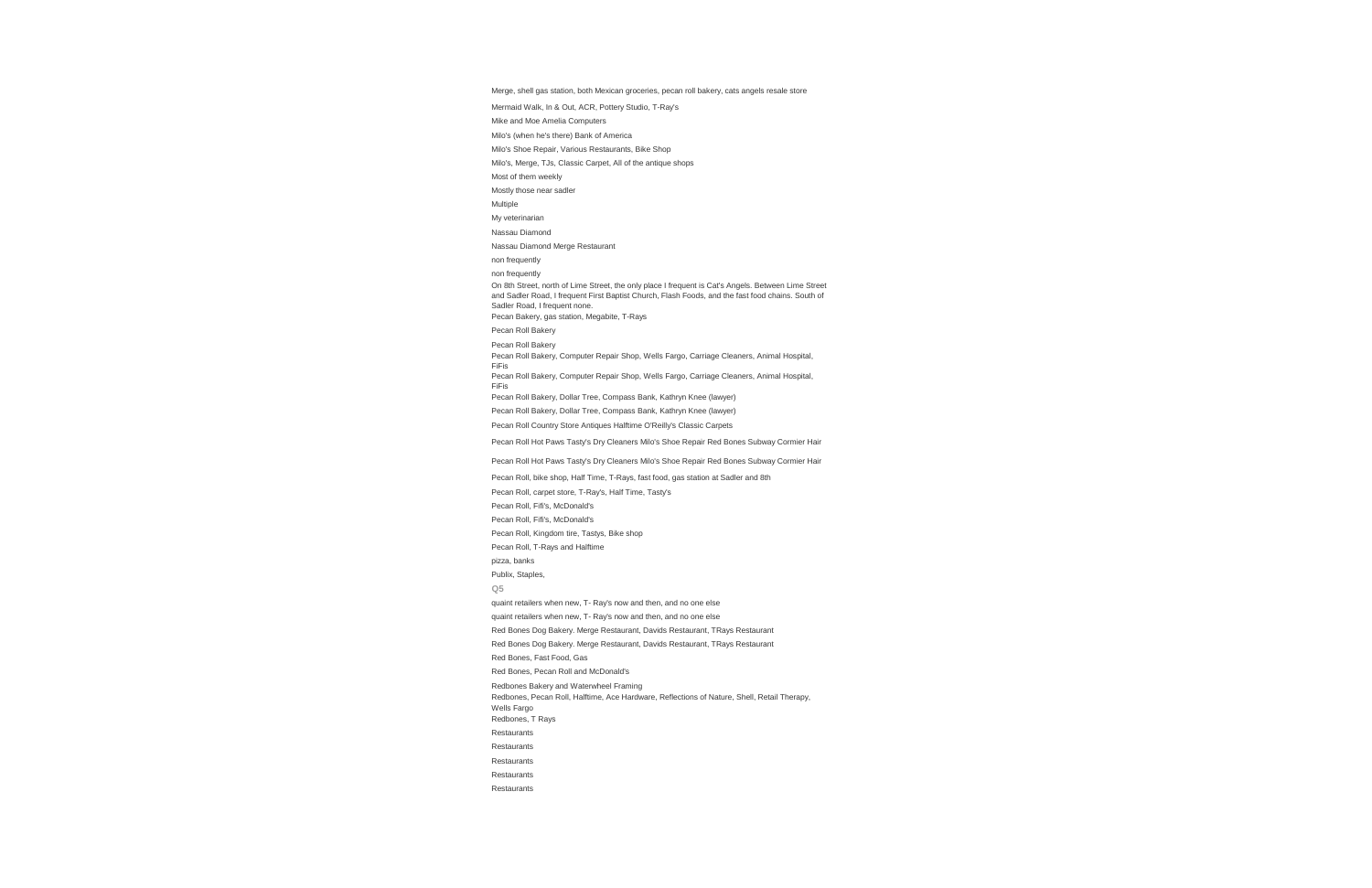restaurants

restaurants and hair salon

restaurants auto freds

Restaurants Shops

Restaurants Shops

Restaurants, banks antique shops

Restaurants, banks antique shops

Restaurants, bike shop, Fred's, walmart shopping center, vet

Restaurants, dry cleaners, shrimp vendors, bike shop, and flooring stores

Restaurants, Fred's

Restaurants-T-Rays, Classic Carpets

restruants,advance Auto, Amelia Realty,little shops

Retail Therapy and Beyond Taboo Tattoo

Retail Therapy Consignment, Fifis, Current Running

Retail Therapy Consignment, Fifis, Current Running

Retail Therapy Fifis Frameshop and Award Shop Halftime Bagel/Coffee Shop TRays Ace Hardware Mermaid's Walk Reflections by Nature

Retail Therapy Top Stitch gas station bike shop Lee & Cates Glass

Retail therapy, bills towing, beyond taboo, halftime,

Retail therapy, bills towing, beyond taboo, halftime,

Retail Therapy, Fifi's, Advance/Discount Autoparts

Retail Therapy, Fifi's, Advance/Discount Autoparts

Retail therapy, restaurants

Rolands, Bo and Mike's, Current Running, bike shop

Rowlands Upholstery, Tasty's, Barbara Jeans, St Peters Episcopal Church, Lee & Cates Glass, Pecan Roll, McDonalds, Firehouse Subs, Frame Shop (can't remember the name) Rowlands Upholstery, Tasty's, Barbara Jeans, St Peters Episcopal Church, Lee & Cates Glass, Pecan Roll, McDonalds, Firehouse Subs, Frame Shop (can't remember the name) Rowland's, Cindy 's hair salon,firehouse subs.,t rays, 1/2 time

Rowland's, Cindy 's hair salon,firehouse subs.,t rays, 1/2 time

Rowland's, Taylor Rental

Salty Pelican, Green Turtle, Espana

Sawyer Gas T Rays Retails Therapy A1A Gas Mart Merge Taylor Rental Half Time Democratic Headquarters

Shops

Sol Pedal, Freds

Sol Pedal, Freds

Sonny's Bar b q Ace Hardware Tire Kingdom Advance Auto Parts

Specialty shops and restaurants

sports bar, hair salon, dog grooming, T-Rays Restaurant, consignment

sports grill , ACR, Cat Angels, Rays, Freds,Gas Station below Gum, winn dixie plaza

Storage unit

Subway Gas stations Cormier's salon

Subway, Compass Bank, Jiffy Lube, Holand&Holland, 5 Points Pantry, Firehouse Subs, Sonny's, Ace Hardware

subway,, firehouse quick lube, amelia animal ,hosp. cindy's, ace burger king ,Mcdonalds,

subway,, firehouse quick lube, amelia animal ,hosp. cindy's, ace burger king ,Mcdonalds,

T Rays Johnny's electric Digital Village CBC Bank

t rays taylor rental auto shops

Taco Bell Subway Wells Fargo

Tastee, cat thrift shop, consignment shop

Tasty's

Tastys t-ray's Hess station. Excited about DD

Tasty's, banks, restaurants

Tasty's. Express lube, ace hardware.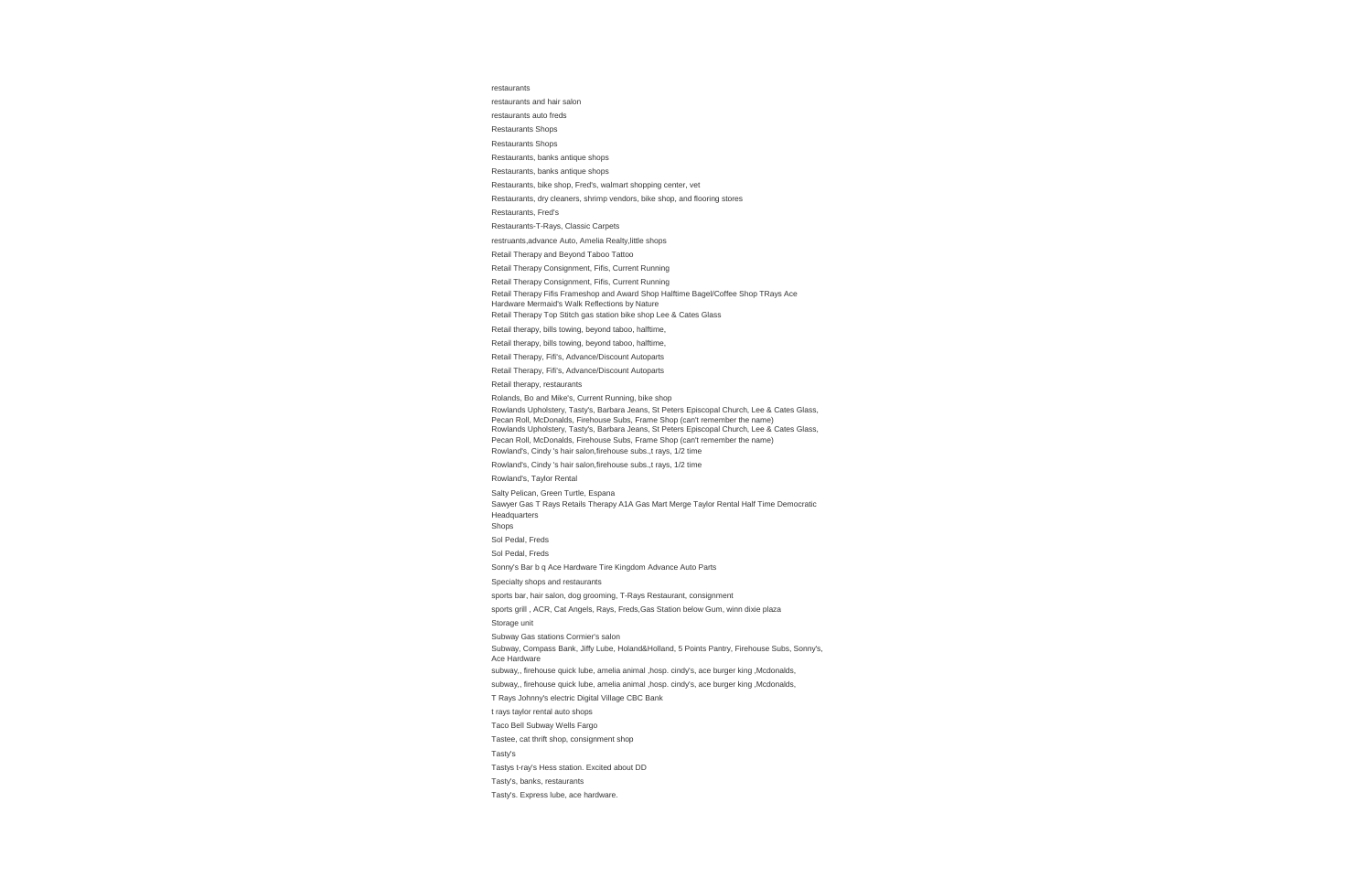Taylor Rental, T-Ray's, Half Time, Taylor Rentals, Amelia Jewelers, Little Ceasers Pizza, McDonlads, Burger King, Lee & Cates Glass, Jim Ford Automotive, T Rays, Tastees, Rowland's Upholstery, etc. The Bicycle Shop Taco Bell

The Bike Shop, T-Rays Burger Station, Half Time Sports bar. Both great lunch spots. Amelia

Island Animal Hospital. The gas station, firehouse subs

Thrift store

Tire kingdom

tire store, TRays, ORieleys

Townies, wells fargo

Townies, wells fargo

T-Ray's, Carriage Cleaners,Waterwheel Gallery,Pecan Roll Bakery,Mirage

T-Ray's, Carriage Cleaners,Waterwheel Gallery,Pecan Roll Bakery,Mirage

t-Rays, City rescue center, wal mart plaza, Bof A, gas stations, merge

T-Rays, CorMier Hair Salon, Tasty's, TJs Tattoos, Bo and Mikes, Redbones Dog Bakery

T-Rays, Country Store, Bike Shop

T-Rays, Fred's, Tastys, John's Barbar Shop

T-Ray's, McDonald's, Subway, Compass Bank, Mike & Bo's

T-Rays, O'Reilly's Pecan Bakery Rick's Country Store plus others

T-Rays, Pecan Roll, Fred's, Cindy's, Subway, Amelia Styling Salon, Firehouse Subs

T-Rays, Pecan Roll, Fred's, Cindy's, Subway, Amelia Styling Salon, Firehouse Subs

Trays, retail therapy, Cormier, half time, Fred's, inside out,

T-Rays, Tasty's, FPU, Redbones, O'Reilly Auto Parts, Current Running, Island Car Wash, Bank of America

T-Rays, Tastys, Taylor Rental, Oreillys, Freds, Half-time

T-Ray's, the storage place, car wash

T-Rays. Beech St. Grill. Freds.

T-Rays. Beech St. Grill. Freds.

Various shops from automotive, to pet supplies, to baked goods.

Various shops from automotive, to pet supplies, to baked goods.

vet hospital, bo & mikes, mermaid's walk, winn dixie, retail therapy, hot paws

Vet. Pet groomer, mcdonalds Burger King gas station, merge

VIP dog groomer Amelia Island Vet Hospital - Dr Jen

VIP dog salon, Winn Dixie

Waterwheel Art, the little antique shop near the railroad, Red Bones, T-Rays

Wells Fargo Bank Halftime Sports Bar Taco Bell Bike Shop

Wells Fargo, pecan roll, David's, Townies till it moved, now that the book store moved I'll stop by,

Red Bones, T Rays, VIP dog groomers, Mermaids Walk, retail therapy Winn Dixie,Apple Bee's,Flash Foods,Ace Hardware,Taco Bell,Milo's Shoe Repair,Second

Hand,Consignment Stores and I get to Centre Street that way.

Winn Dixie,Apple Bee's,Flash Foods,Ace Hardware,Taco Bell,Milo's Shoe Repair,Second

Hand,Consignment Stores and I get to Centre Street that way.

Winn-dixie; Megabyte Computer; Half-Time.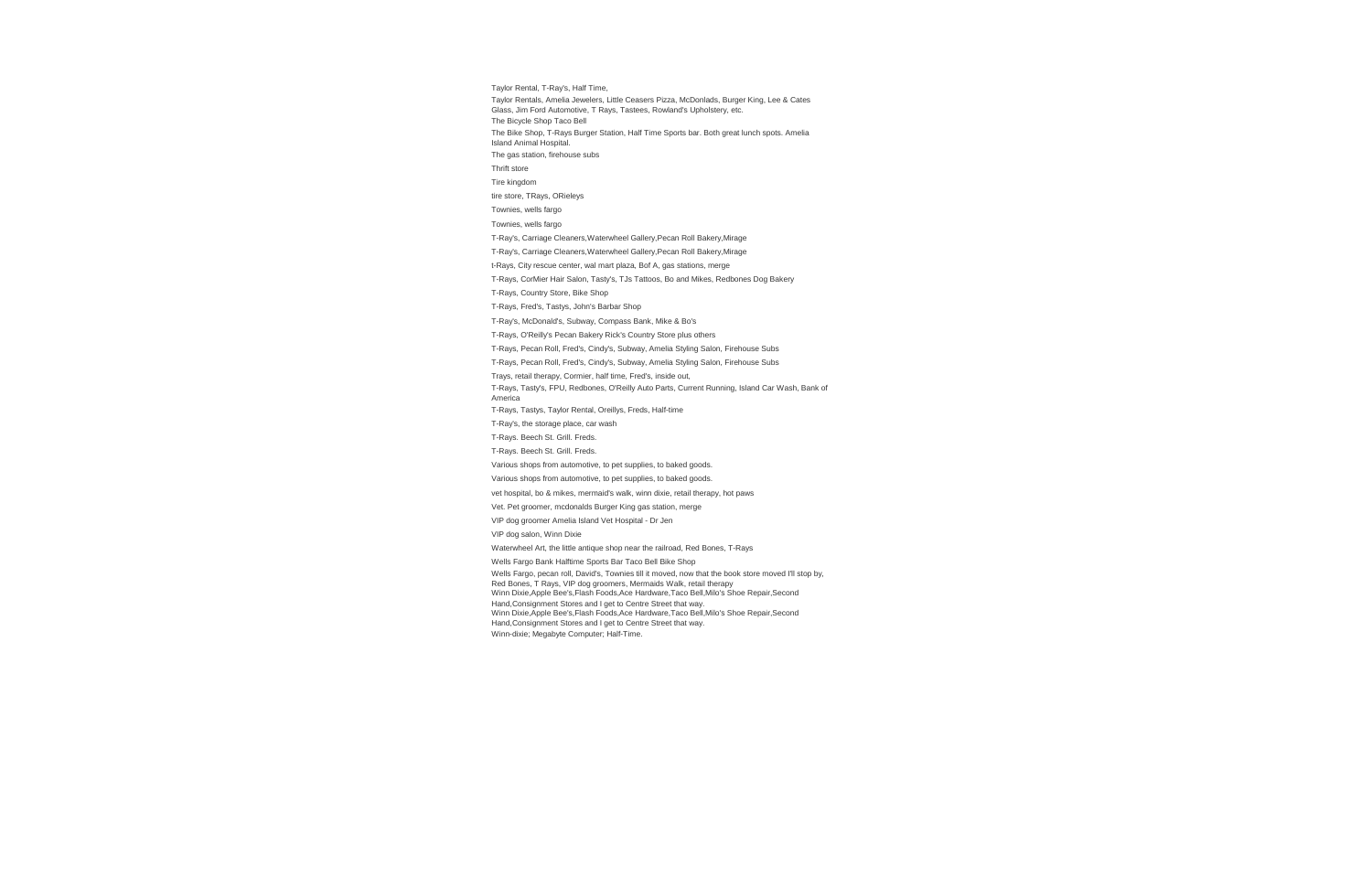| If "never" to Question #3, why? |                   |
|---------------------------------|-------------------|
| <b>Answer Options</b>           | Response<br>Count |
|                                 | 49                |
| answered question               | 49                |
| skipped question                | 219               |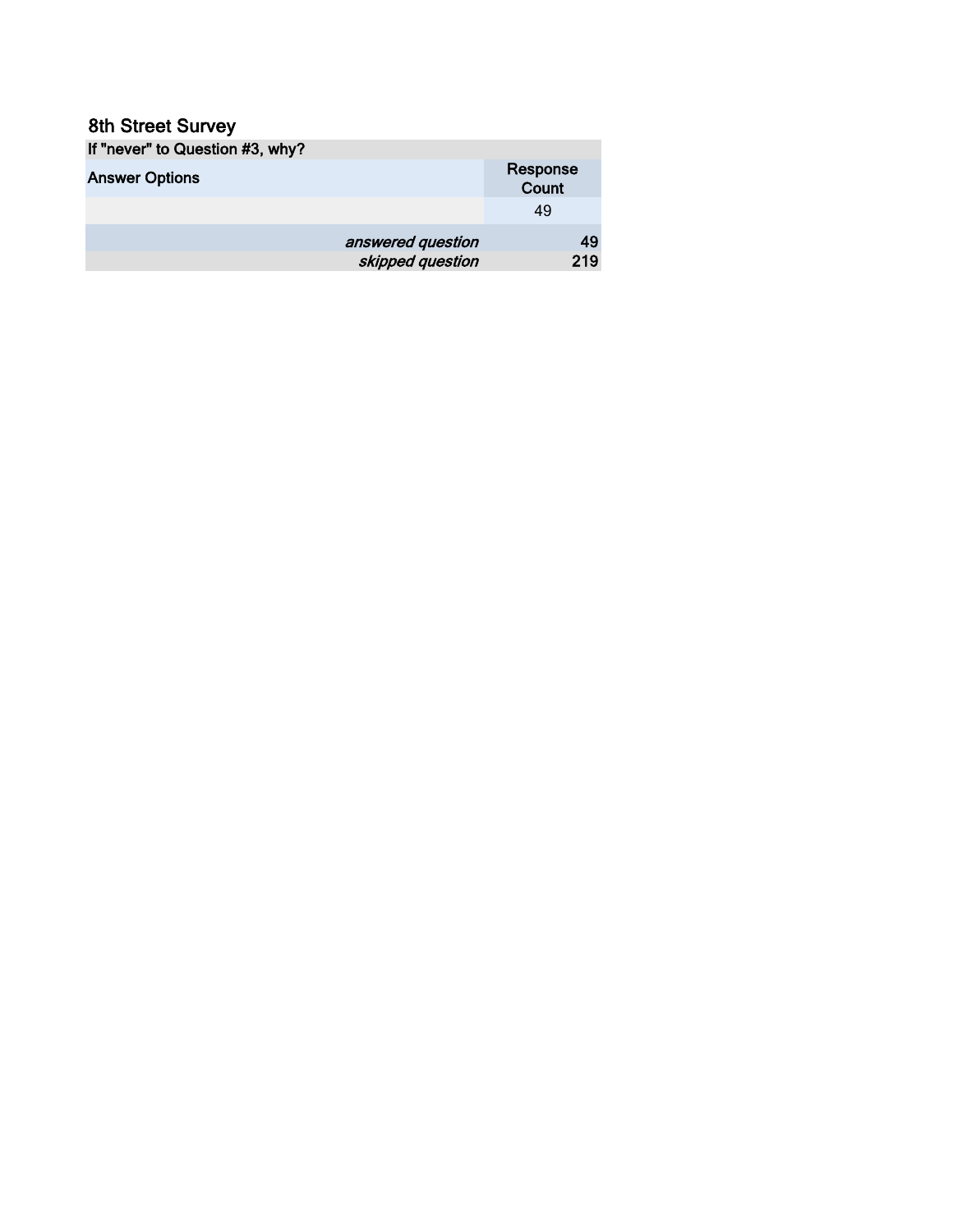Would be never except for Nassau Diamond. Really nothing there I am interested in. Fast food and junk. unattractive area; neighborhood is questionable

#### Traffic/log trucks

Traffic does not encourage stopping to shop. I never or rarely notice businesses along the 8th street corridor inside city limits. Tire companies and empty store fronts. Too few restaurants. No shops only 2nd hand used clothes. There isn't any thing that appeals to me including food services. There is nothing on 8th street that I need, same goes for Centre St. There is nothing I need on 8th St. I do use 8th St to get to other places. streets too busy, too many trucks Street too busy and uninviting. Street feels like just a pass thorough. Stores seem run down. Question #6 is unfair. Why must we pick 6. What if we only like two? Parking sucks and don't want to mess car up turning in. Other than MegaByte there are no business on 8th Street that I need to utilized Nothing there to attract me Nothing there that draws my attention Nothing there is of any interest to me. Nothing that interests me. Nothing I need there... NOT ENOUGH BARS AND STRIP CLUBS Not convenient. No stores of interest Not applicable Not appealing, dangerous traffic (logging trucks), police traffic traps. No interesting stores or restaurants No good shops or businesses. No NAME restaurants. No businesses there that I currently need to patronize. There could be in the future, though.

It offers nothing for me and it's an untidy and generally uninviting area.

It offers nothing for me and it's an untidy and generally uninviting area.

I frequent downtown but 8th isn't as pedestrian friendly and doesn't have as many shops worth risking the big trucks for. It doesn't match the beauty of downtown at all.

I don't want to stop on Washboard Road.

I don't get my car detailed, need my computer repaired or use that dry cleaners. I don't like tire kingdom (use Goodyear in Yulee), and staples moved to a better location.What else is there? Fast food?

I do not feel safe walking on 8th st.

Doesn't seem integrated -part of the

Difficult to access businesses. It is ugly and i don't want my friends and family to see the hideousness that is 8th Street when they visit.

because they do not keep their properties up

because 8th street looks junkie

Additional business are needed to increase the desired traffic flow.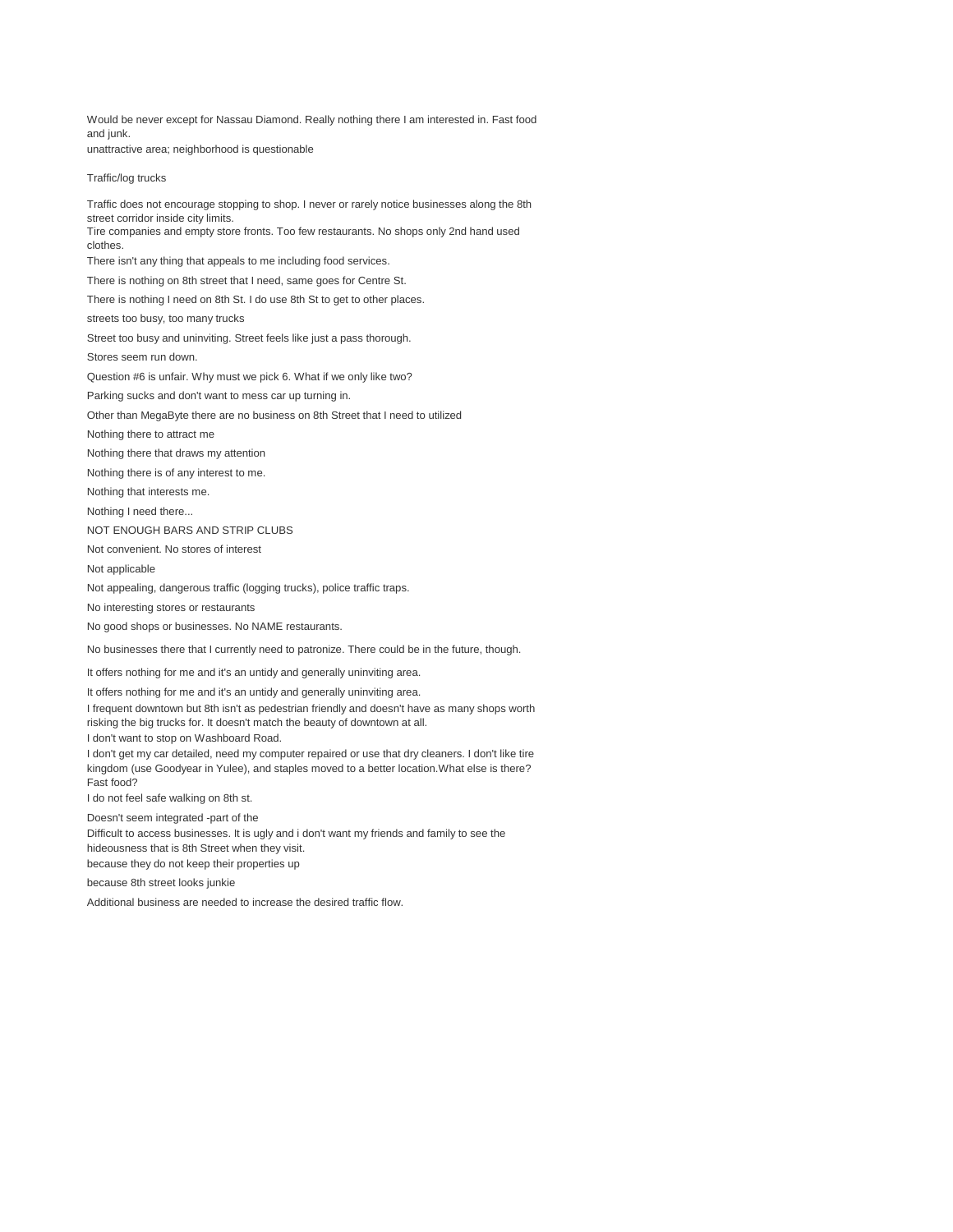| Options for enhancing 8th Street include curb appeal, mobility, land uses, and signage. |                     |                   |
|-----------------------------------------------------------------------------------------|---------------------|-------------------|
| <b>Answer Options</b>                                                                   | Response<br>Percent | Response<br>Count |
| Theme/vision to guide redevelopment ("Gateway to                                        | 56.0%               | 150               |
| Buildings closer to sidewalk with parking behind                                        | 16.0%               | 43                |
| Design guidelines for new buildings (but no "review                                     | 32.8%               | 88                |
| Enhanced lighting (like streetlamps downtown)                                           | 47.0%               | 126               |
| More landscaping (trees, shrubs, flower boxes, etc.)                                    | 82.8%               | 222               |
| Space for public art/murals                                                             | 25.7%               | 69                |
| Better crosswalks for pedestrians                                                       | 28.0%               | 75                |
| Improved sidewalks (stamped concrete, brick, etc.)                                      | 31.3%               | 84                |
| Fewer big trucks                                                                        | 58.6%               | 157               |
| Bike friendly options (bike racks, marked bicycle routes -                              | 41.4%               | 111               |
| Apartments or other housing such as mixed use                                           | 28.4%               | 76                |
| More offices                                                                            | 6.3%                | 17                |
| More retail                                                                             | 26.1%               | 70                |
| A park or open space                                                                    | 40.3%               | 108               |
| New City entrance signage                                                               | 31.7%               | 85                |
| Banners on light posts welcoming people to Fernandina                                   | 28.7%               | 77                |
| Wayfinding signage directing people downtown, to the                                    | 31.0%               | 83                |
| Revised sign policies to improve how the business signs                                 | 45.9%               | 123               |
|                                                                                         | answered question   | 268               |
|                                                                                         | skipped question    | 0                 |

Q6 Options for enhancing 8th Street include curb appeal, mobility, land uses, and signage. Which of the following from these areas would you like to see for 8th Street? Choose a total of SIX from the options below:

Answered: 268 Skipped: 0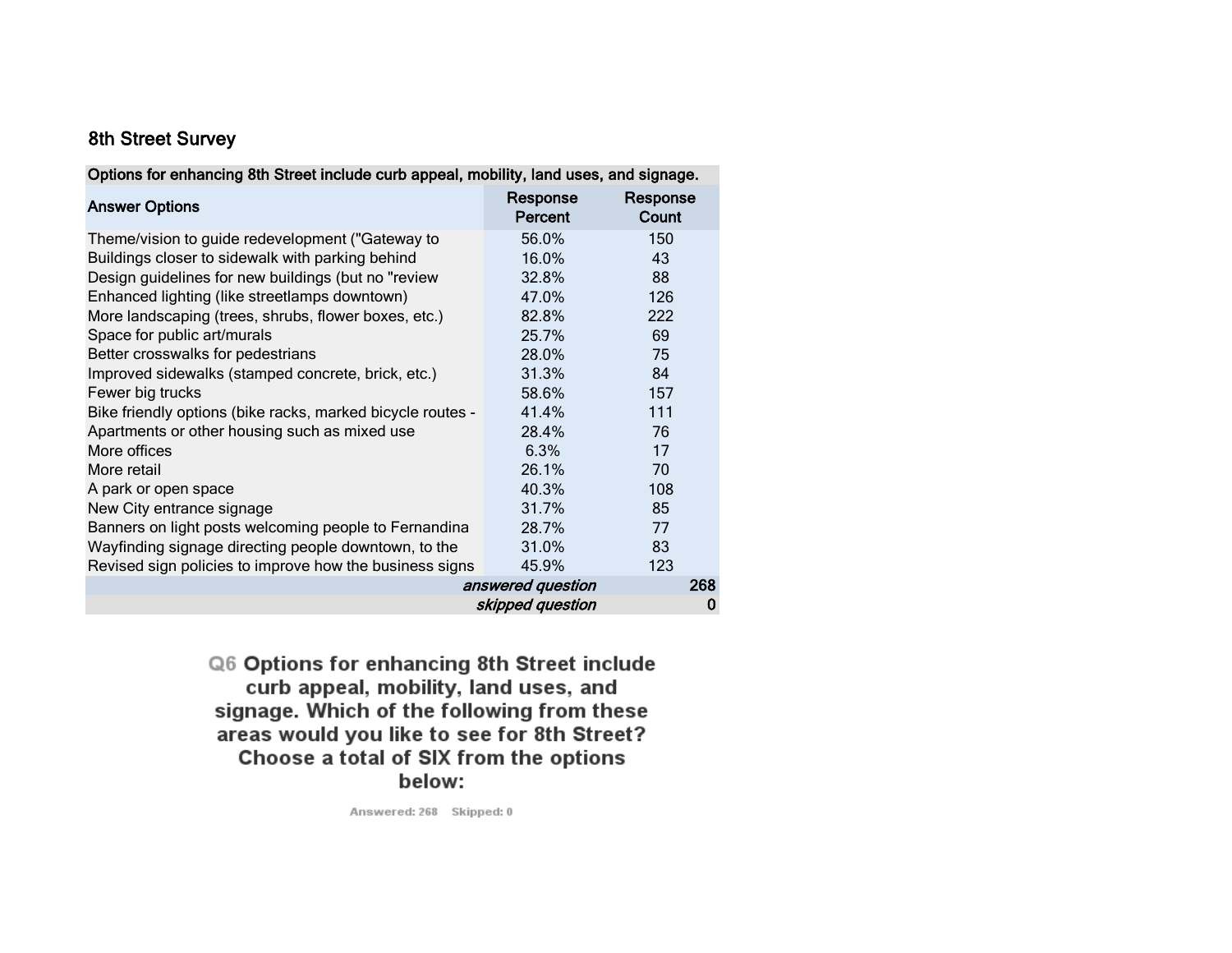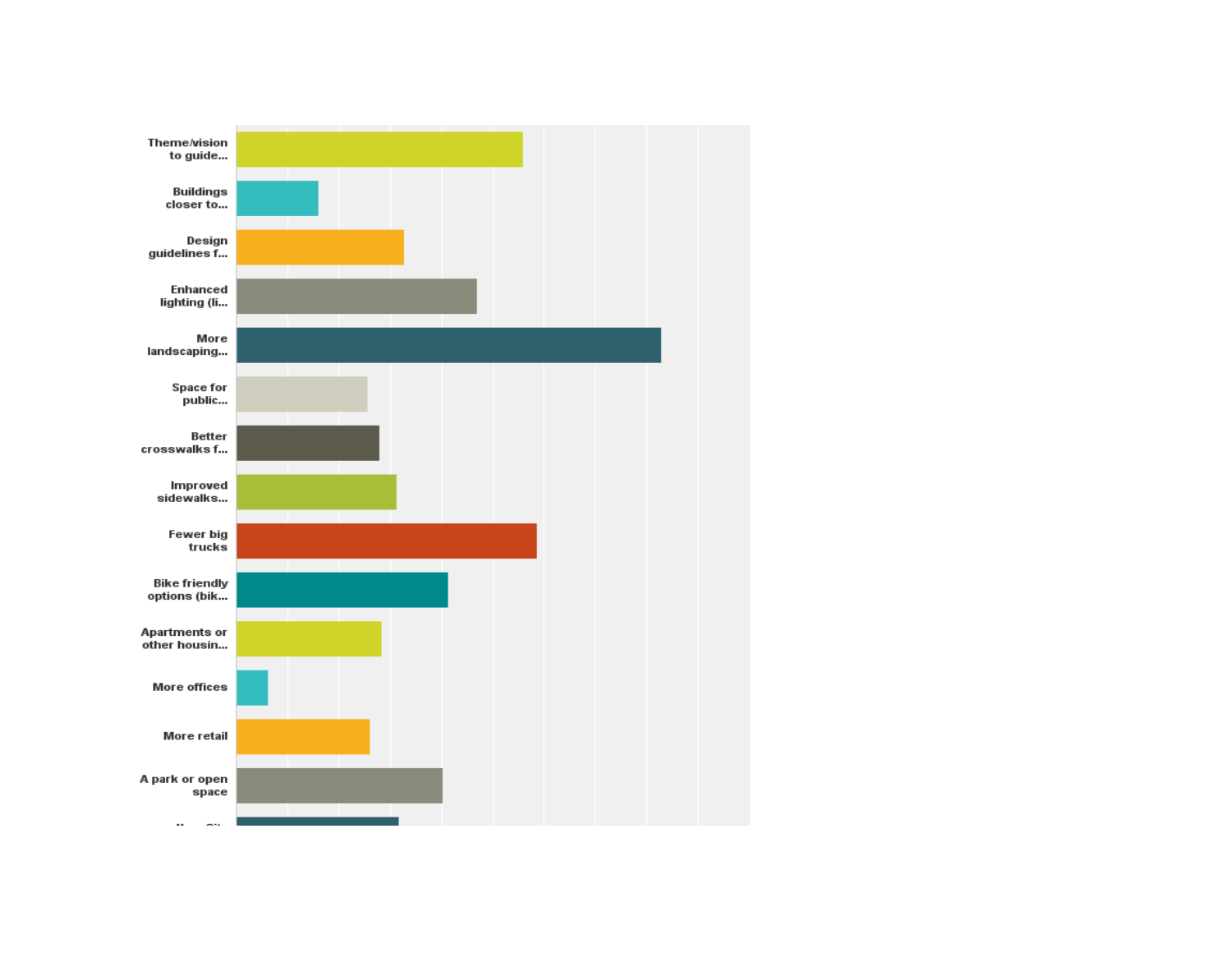